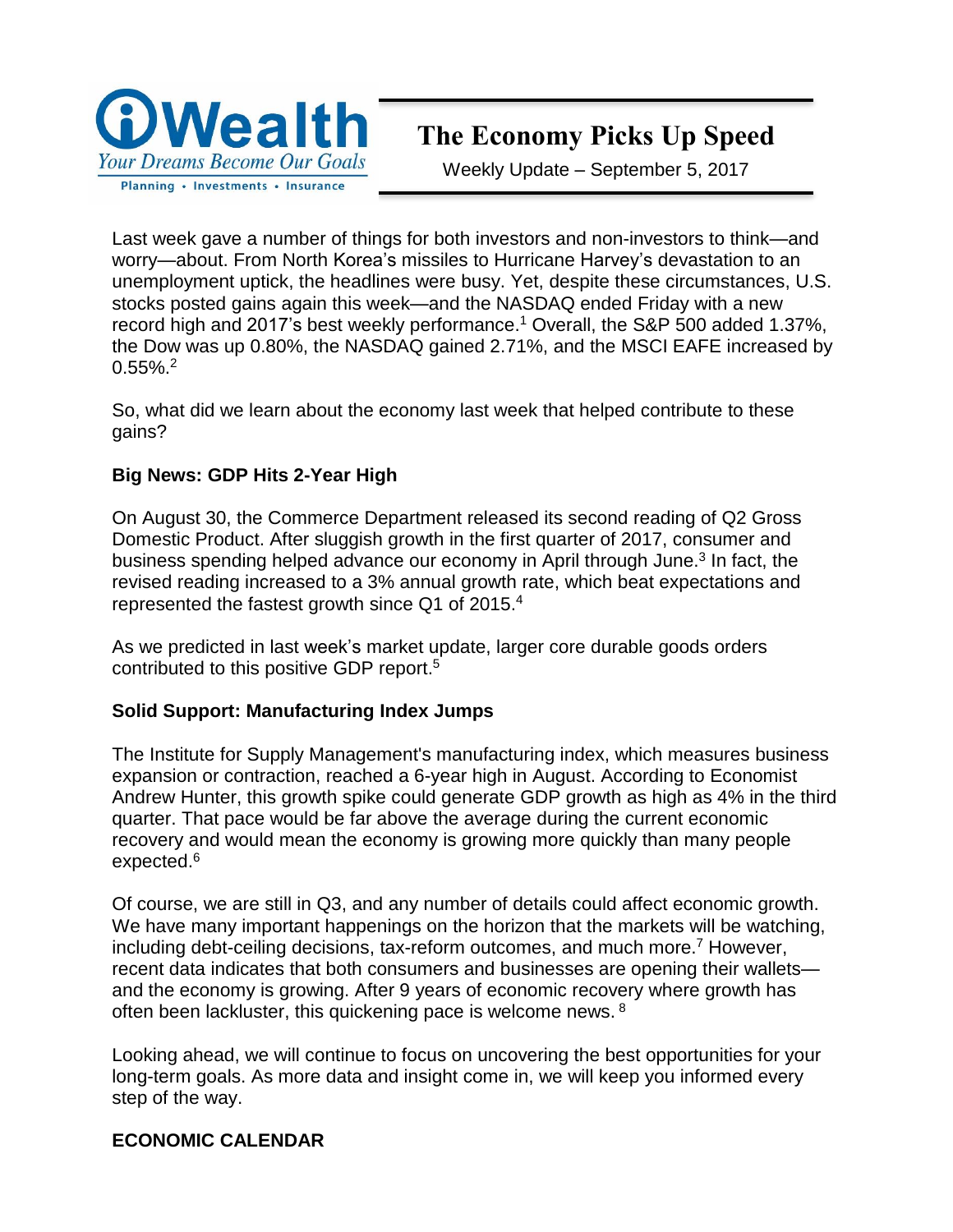#### **Monday:** U.S. Markets Closed for Labor Day **Tuesday:** Factory Orders **Wednesday:** ISM Non-Mfg Index **Thursday:** Productivity and Costs, Bloomberg Consumer Comfort Index

| DATA AS OF 9/1/2017          | 1 WEEK  | <b>SINCE 1/1/17</b> | 1 YEAR | 5 YEAR | 10 YEAR  |
|------------------------------|---------|---------------------|--------|--------|----------|
| STANDARD & POOR'S 500        | 1.37%   | 10.62%              | 14.08% | 11.98% | 5.33%    |
| <b>DOW</b>                   | 0.80%   | 11.26%              | 19.37% | 10.93% | 5.11%    |
| <b>NASDAQ</b>                | 2.71%   | 19.55%              | 23.11% | 15.98% | 9.50%    |
| <b>INTERNATIONAL</b>         | 0.55%   | 15.11%              | 14.39% | 5.65%  | $-1.20%$ |
| DATA AS OF 9/1/2017          | 1 MONTH | 6 MONTHS            | 1 YEAR | 5 YEAR | 10 YEAR  |
| <b>TREASURY YIELDS (CMT)</b> | 0.96%   | 1.10%               | 1.24%  | 1.73%  | 2.16%    |

Notes: All index returns (except S&P 500) exclude reinvested dividends, and the 5-year and 10-year returns are annualized. The total returns for the S&P 500 assume reinvestment of dividends on the last day of the month. This may account for differences between the index returns published on [Morningstar.com](http://morningstar.com/) and the index returns published elsewhere. International performance is represented by the MSCI EAFE Index. Past performance is no guarantee of future results. Indices are unmanaged and cannot be invested into directly.



*"I don't have to chase extraordinary moments to find happiness it's right in front of me if I'm paying attention and practicing gratitude."*

—Brené Brown



**Lobster Mac and Cheese**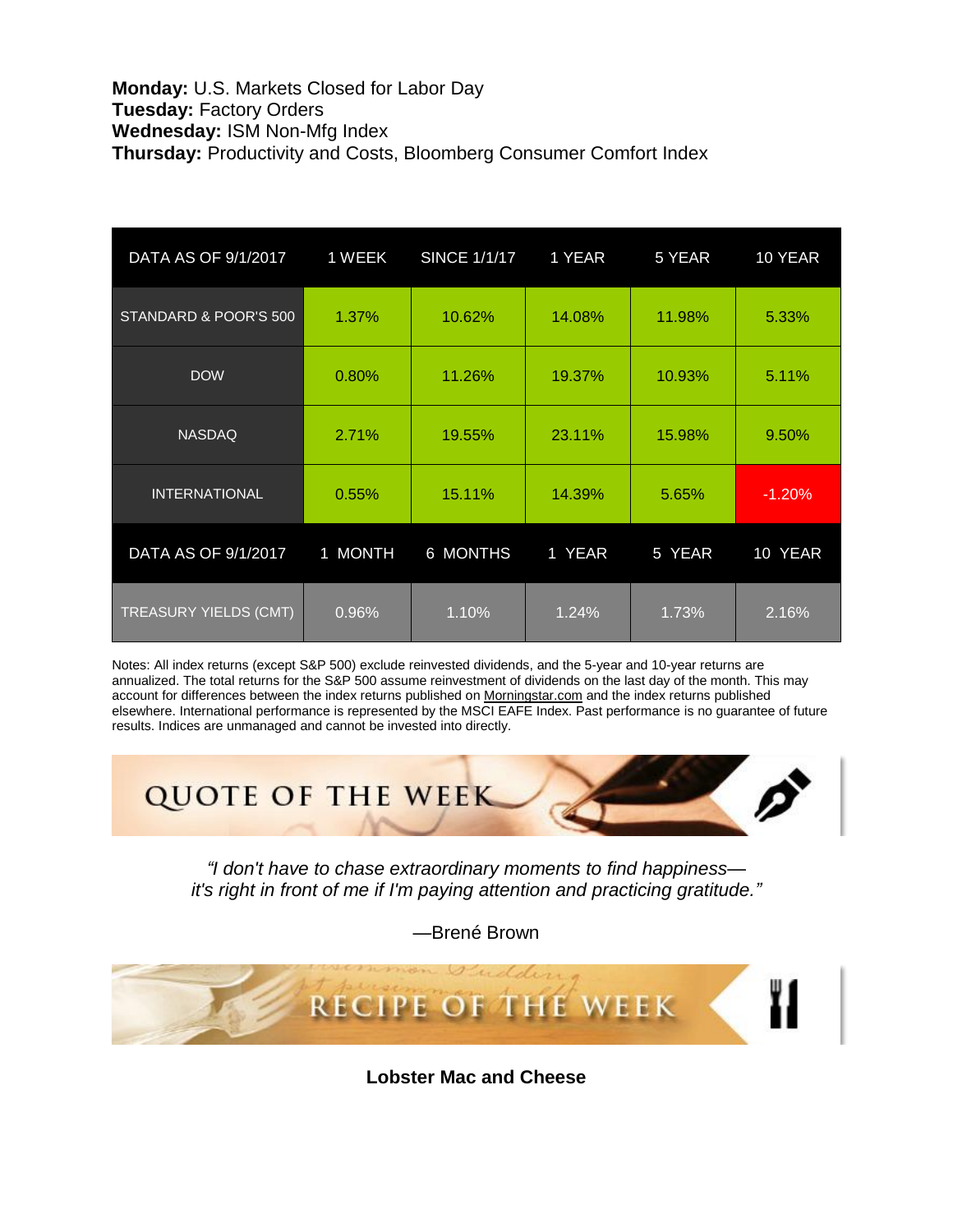

#### **Serves 8**

#### **Ingredients:**

16 oz corkscrew pasta 6 TBSP melted butter, divided 2 large garlic cloves, minced ½ cup finely chopped red onion ¼ cup all-purpose flour 3 cups whole milk, at room temperature 1½ cups (6 oz) grated sharp Cheddar cheese 1½ cups (6 oz) grated Gruyère cheese 1 TBSP Dijon mustard ½ cup minced fresh chives ⅛ tsp cayenne pepper ½ tsp salt, divided ½ tsp freshly ground black pepper, divided 1 lb coarsely chopped cooked lobster meat 2 cups oyster crackers, crushed

#### **Directions:**

1. Cook pasta until al dente according to package directions. Drain, rinse with cold water, and drain again.

2. Place 4 TBSP melted butter in a saucepot over medium-low heat. Add garlic and onion; cook 5 minutes or until onion is softened. Whisk in flour; cook 1 minute. Pour in milk; bring mixture to a boil over medium-high heat, whisking often. Reduce heat to medium-low, and simmer 3 minutes or until sauce is smooth and thickened.

3. Remove from heat, and whisk in cheeses and next 3 ingredients. Stir in ¼ tsp salt and ¼ tsp pepper. Fold in pasta and lobster. Pour into a greased 3-quart baking dish.

4. Combine crushed crackers and remaining 2 TBSP melted butter. Stir in remaining ¼ tsp salt and ¼ tsp pepper. Sprinkle over casserole. Bake at 375° for 30 minutes or until crust is crisp and sauce bubbles. Let stand 5 minutes before serving.

Recipe adapted from My Recipes<sup>9</sup>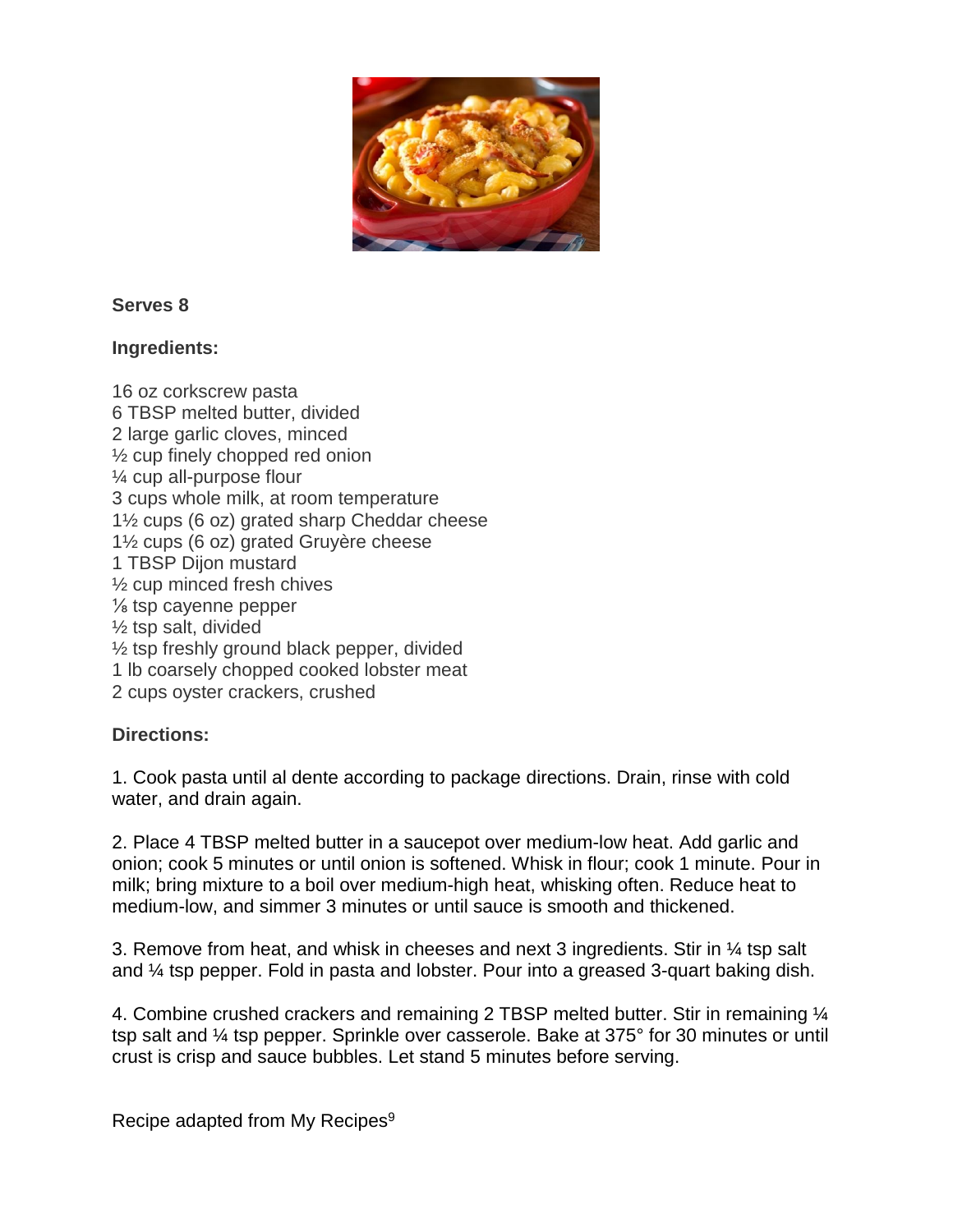

# **Tax Benefits for Education**

Students are heading off to or back to college and it's a good time for a reminder of the tax benefits for education. These benefits can help offset qualifying education costs. Here is information about two tax credits available to those who pay higher education costs for themselves, a spouse, or a dependent.

# **The American Opportunity Tax Credit (AOTC) is**:

- · Worth a maximum benefit up to \$2,500 per eligible student.
- · Only available for the first four years at an eligible educational or vocational school.
- · For students pursuing a degree or other recognized education credential.
- · Partially refundable. Eligible taxpayers can get up to \$1,000 of the credit as a refund, even if they do not owe any tax.

# **The Lifetime Learning Credit (LLC) is**:

- · Worth up to \$2,000 per tax return, per year, no matter how many students qualify.
- · Available for all years of postsecondary education and for courses to acquire or improve job skills.
- · Available for an unlimited number of tax years.

Taxpayers should use Form 8863, Education Credits, to claim these education credits. Be sure to visit the IRS [website](https://www.irs.gov/newsroom/learn-about-tax-benefits-for-education) for additional requirements and information. You can also see IRS Publication 970, Tax Benefits for Education, for details, rules, examples, and a complete explanation of benefits.

\* This information is not intended to be a substitute for specific individualized tax advice. We suggest you discuss your specific tax issues with a qualified tax advisor.



# Tip courtesy of  $IRS.gov^{10}$

# **How to Hit 'Knuckleball' Flop Shots**

Flop shots are useful when you've got just a little green to work with. For example, if you're just off the side of a green with a tucked pin, you need a shot that sticks as soon as it lands—it doesn't spin and is "dead" when it hits the green. This shot not only adds diversity in shot-making for the golfer, but is impressive to watch when you pull it off.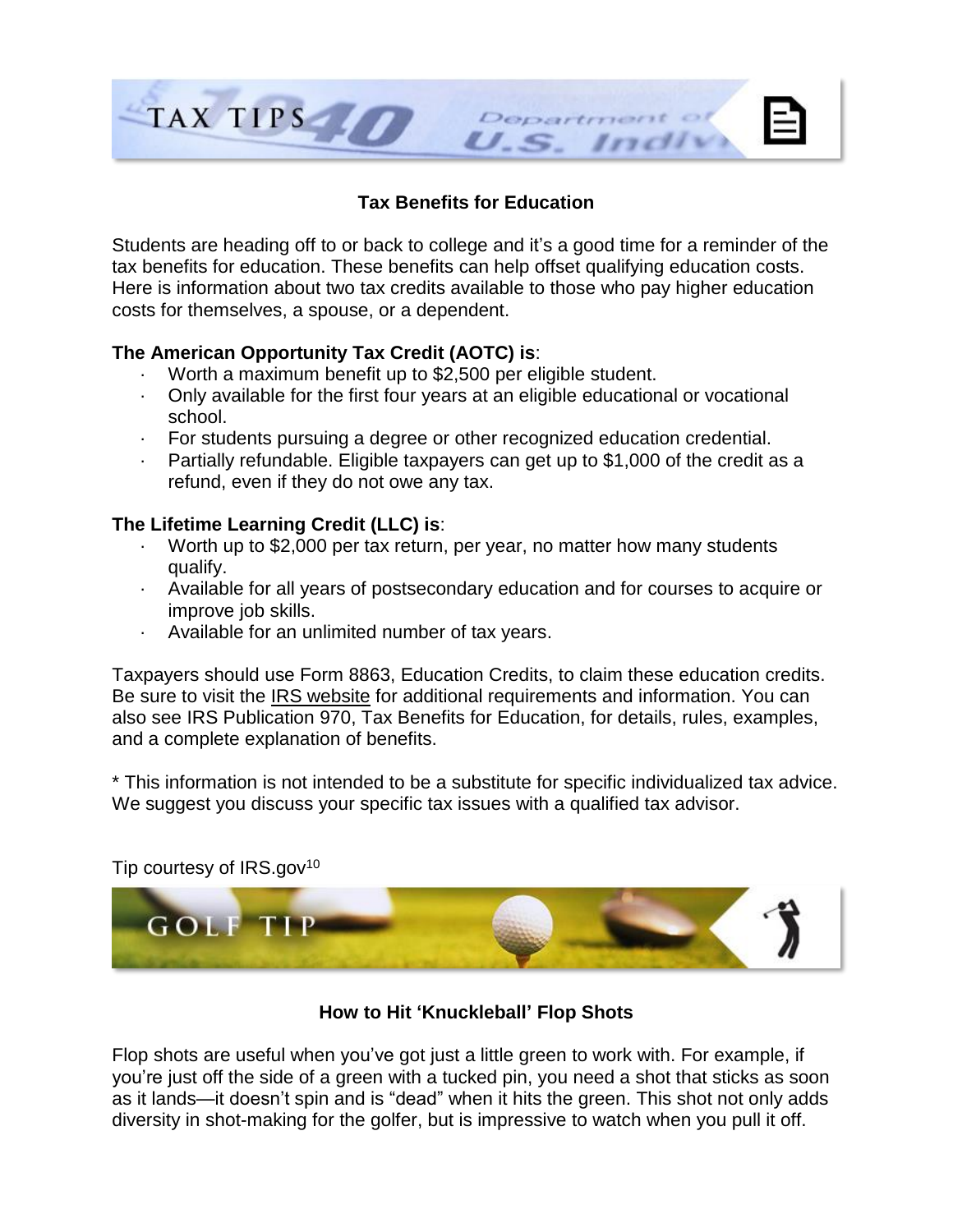This tip shows you the technique for gripping the club, selecting the right club, and executing the shot so the ball lands on the green and does not roll out.

# **The Setup**

Use the most lofted club in your bag, like a 60-degree wedge. Open the face and the stance just as you would a bunker shot. Weaken your grip (for a right hander, turn both hands counterclockwise on the grip). Try to feel that the "v" that is created between the thumb and first finger points to your lead shoulder. The weak grip prevents the face from rotating close during the shot.

# **The Shot**

In the backswing, make sure to hinge the wrists quickly, which sets up a downswing that allows the club face to slide underneath the ball. The face will continue pointing to the sky beyond impact, and the ball will hardly spin off the face so when it lands on the green it won't roll out. Think of a knuckleball in baseball and how little it spins.

Tips Courtesy of Alison Curdt, GolfTips Magazine<sup>11</sup>



# **September is Fruits & Veggies—More Matters Month**

More than 90% of adults and children do not eat the recommended amount of fruits and vegetables. Just remember two things to help get what you need: 1) fill half your plate with fruits and veggies at every eating occasion (including snacks); 2) All forms of fruits and vegetables—fresh, frozen, canned, dried, or 100% juice—count toward your daily intake.

Here are more good reasons to eat fruits and veggies:

- · May help reduce the risk of many diseases, including heart disease, high blood pressure, and some cancers.
- · Add texture and color to your plate; remember, we eat first with our eyes.
- · Are nutritious in almost any form—fresh, frozen, dried—so they are ready when you are.
- · Provide fiber to help fill you up and keep your digestive system happy.
- · Are naturally low in calories.
- · Often contain a lot of water, so they can help keep you hydrated.
- · Have an abundance of vitamins and minerals that help you feel healthy and energized.
- · Can be grown in containers and in your own backyard.
- · Are available in almost infinite varieties—there is always something new to try.
- · Are nature's treat and easy to grab for a snack.
- · Can be crunchy, juicy, sweet, and tart; there is a flavor for every taste bud.

Tips courtesy of Fruits and Veggies More Matters<sup>12</sup>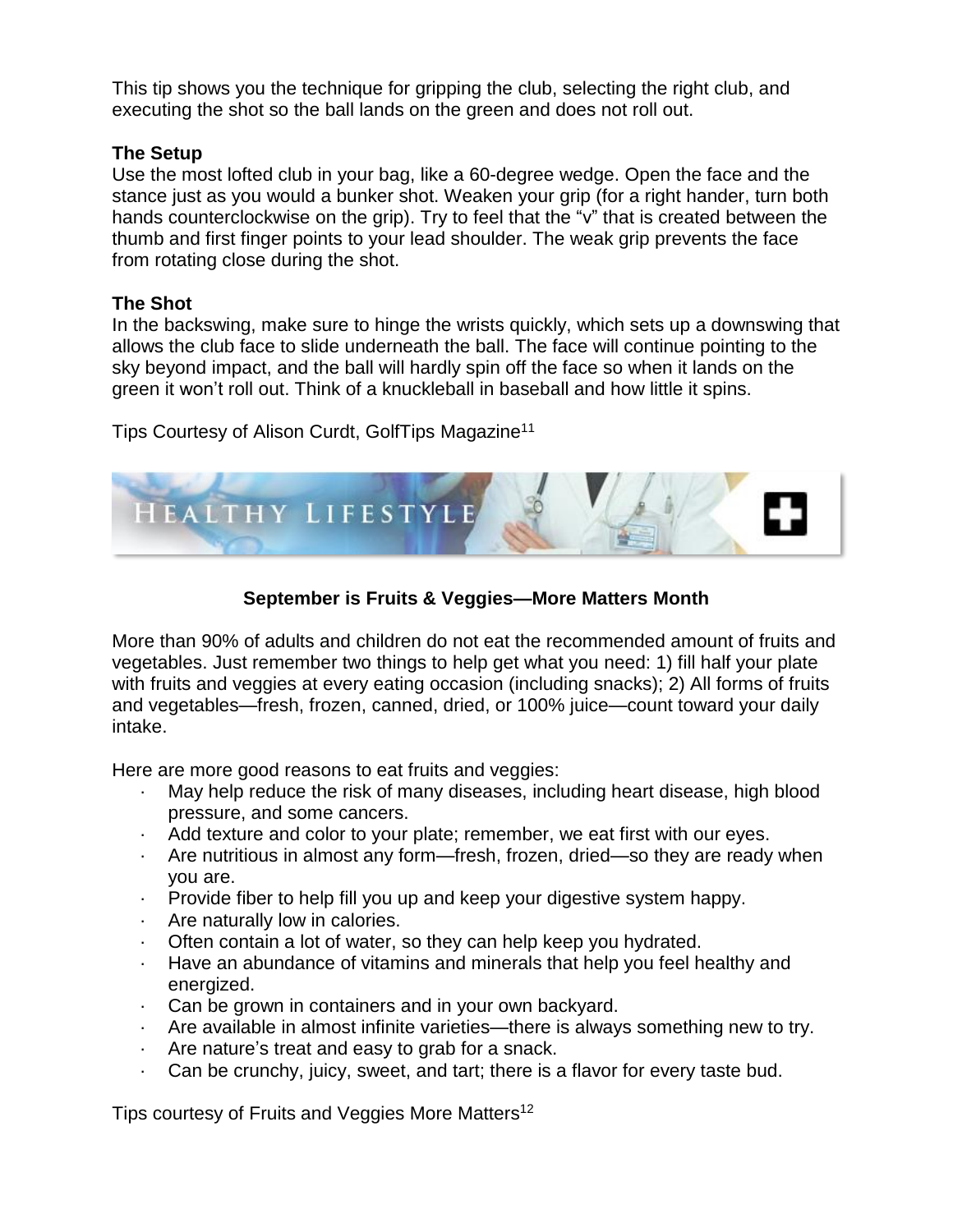

#### **Design an Eco-Friendly Kitchen Makeover**

If you are going to remodel your kitchen, consider these ideas for making an environmentally friendly redesign. Here are six ways you incorporate green building materials into your new kitchen.

**Bamboo**. The latest in green kitchens is fast-growing bamboo. You can use this material for cutting boards, backsplashes, and flooring.

**Lighting**. You can cut down on lighting costs by using fluorescents. They cut energy use by 50%. Whenever possible, use natural light to brighten up your kitchen and bring down your electrical bill.

**Cork**. This renewable resource is made from the bark off a tree. It is also soundabsorbing and hypoallergenic. Cork is also resistant to mold and mildew, which makes it doubly great for kitchens.

**Top and bottom freezer/refrigerator units**. These are more energy-efficient than sideby-side models because not as much frigid air escapes. Not sure if your fridge can pass the eco-friendly test? Shut the door on a dollar bill—if it slides out easily then it's a sign the seal needs to be replaced.

**Convection ovens**. This type of oven uses a fan to drive heat rapidly from source to food so it cooks it 25% faster than a conventional oven.

**Natural fabrics**. Choose cotton or wool for dining chairs and window dressings because manufactured and synthetic fabrics are made with chemicals that harm the environment.

Tip courtesy of HGTV<sup>13</sup>

#### *Share the Wealth of Knowledge!*

*Please share this market update with family, friends, or colleagues. We love being introduced!*

Securities, advisory services, and insurance products are offered through Investment Centers of America, Inc. (ICA), member FINRA, SIPC, a Registered Investment Advisor, and affiliated insurance agencies. ICA and iWealth are separate companies.

Investing involves risk including the potential loss of principal. No investment strategy can guarantee a profit or protect against loss in periods of declining values.

Diversification does not guarantee profit nor is it guaranteed to protect assets.

International investing involves special risks such as currency fluctuation and political instability and may not be suitable for all investors.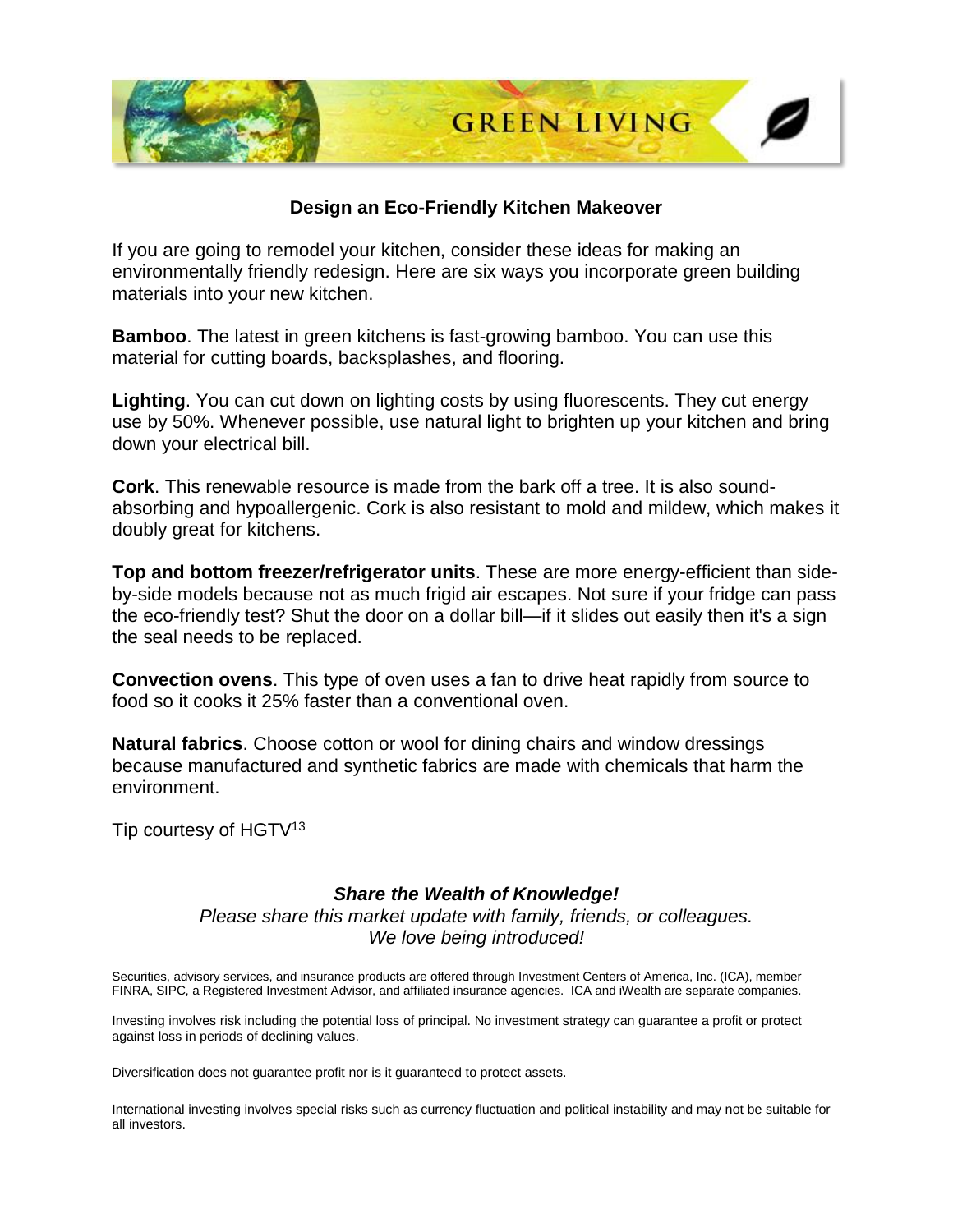The Standard & Poor's 500 (S&P 500) is an unmanaged group of securities considered to be representative of the stock market in general.

The Dow Jones Industrial Average is a price-weighted average of 30 significant stocks traded on the New York Stock Exchange and the NASDAQ. The DJIA was invented by Charles Dow back in 1896.

The Nasdaq Composite is an index of the common stocks and similar securities listed on the NASDAQ stock market and is considered a broad indicator of the performance of stocks of technology companies and growth companies.

The MSCI EAFE Index was created by Morgan Stanley Capital International (MSCI) that serves as a benchmark of the performance in major international equity markets as represented by 21 major MSCI indices from Europe, Australia, and Southeast Asia.

The 10-year Treasury Note represents debt owed by the United States Treasury to the public. Since the U.S. Government is seen as a risk-free borrower, investors use the 10-year Treasury Note as a benchmark for the long-term bond market.

Opinions expressed are subject to change without notice and are not intended as investment advice or to predict future performance.

Past performance does not guarantee future results.

You cannot invest directly in an index.

Consult your financial professional before making any investment decision.

Fixed income investments are subject to various risks including changes in interest rates, credit quality, inflation risk, market valuations, prepayments, corporate events, tax ramifications and other factors.

These are the views of Platinum Advisor Marketing Strategies, LLC, and not necessarily those of the named representative, Broker dealer or Investment Advisor, and should not be construed as investment advice. Neither the named representative nor the named Broker dealer or Investment Advisor gives tax or legal advice. All information is believed to be from reliable sources; however, we make no representation as to its completeness or accuracy. Please consult your financial advisor for further information.

By clicking on these links, you will leave our server, as the links are located on another server. We have not independently verified the information available through this link. The link is provided to you as a matter of interest. Please click on the links below to leave and proceed to the selected site.

[http://performance.morningstar.com/Performance/index-c/performance-return.action?t=!DJI&region=usa&culture=en-US](http://performance.morningstar.com/Performance/index-c/performance-return.action?t=!DJI®ion=usa&culture=en-US)

<http://performance.morningstar.com/Performance/index-c/performance-return.action?t=@CCO>

<https://www.msci.com/end-of-day-data-search>

 $\overline{a}$ 

<sup>1</sup> <https://www.cnbc.com/2017/09/01/us-stocks-jobs-report-disappoints.html>

<sup>&</sup>lt;sup>2</sup> [http://performance.morningstar.com/Performance/index-c/performance-return.action?t=SPX&region=usa&culture=en-US](http://performance.morningstar.com/Performance/index-c/performance-return.action?t=SPX®ion=usa&culture=en-US)

<sup>3</sup> <https://www.nytimes.com/2017/08/30/business/economy/gdp.html>

<sup>4</sup> <https://www.cnbc.com/2017/08/30/us-revised-second-quarter-gdp.html>

<sup>5</sup> <http://wsj-us.econoday.com/byshoweventfull.asp?fid=477410&cust=wsj-us&year=2017&lid=0&prev=/byweek.asp#top>

<sup>6</sup> <https://www.cnbc.com/2017/09/01/ism-indicator-shows-economy-may-be-growing-above-4-percent-now.html>